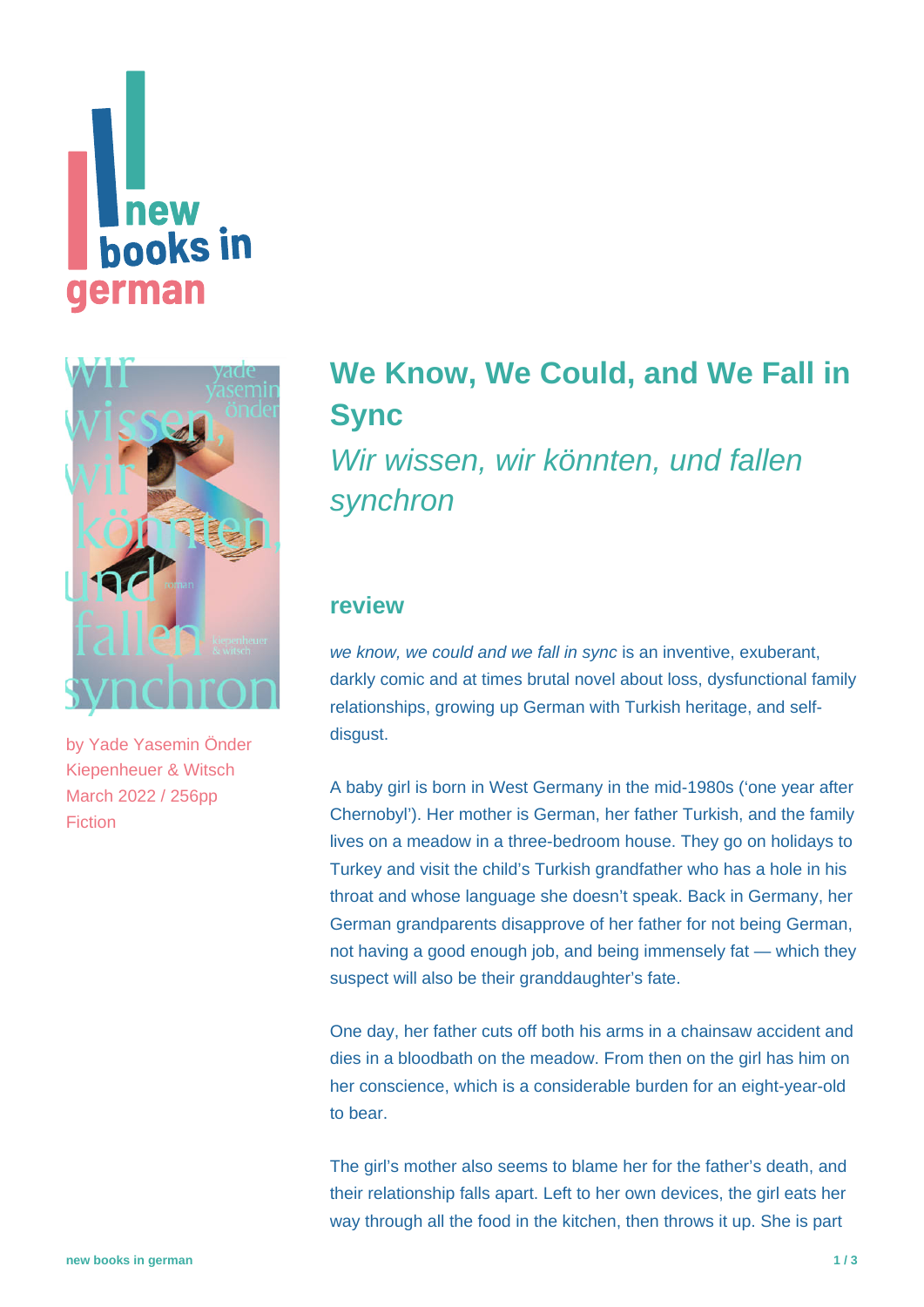of a gang of five friends (who may or may not actually exist), and they go out on the town, get drunk and meet boys. She is a teenager, but everyone thinks she is a whore.

At school she is rejected by the boy she fancies, who taunts her for being Turkish and says she stinks of garlic. She masks the alleged smell by eating more and puking. She wants to be loved.

As a young woman, she finds herself in a hole in the ground (described literally) where she has sex with a stranger who happens to fall on top of her and who ties her up with his belt. When he leaves, she is on her own.

Finally, she sets off for Istanbul to find her father who is floating like an immense monster in the Black Sea and asks him how his mother died and where he has been.

Structured as a series of scenes from the girl's life, starting with her birth and ending with her reunion with her missing father, the novel is recounted in a first-person present-tense narrative. It moves from one scene to the next, sometimes re-telling the same episode — first as literary description, then as an exaggeratedly detailed account where adjectives are replaced by statistics. Darkly funny and cartoon-like with larger-than-life characters and magical turns of events, it presents a space without any clear delineation between what is real and what is imagined.

Often leaving the reader to piece together the narrative and the connections between scenes, Önder's writing is vibrant, bold and nightmarishly fantastical. Her underlying themes of female pain and self-harm recall Elfriede Jelinek and she draws effectively on the traditions of literary Ekel (disgust), especially in her grotesque depictions of bulimia and masochistic sex, as she tells the story of a young woman who keeps on losing and finding herself, falling apart and putting herself back together, trying to find a way out of her family. A tempestuous and startling novel about physicality, strangeness, identity and difference.

Önder was born in Wiesbaden, West Germany and her play Kartonage premiered at the Burgtheater in Vienna. She won the prose category at the Open Mike awards in 2018, and has received other awards and grants. This is her first novel.